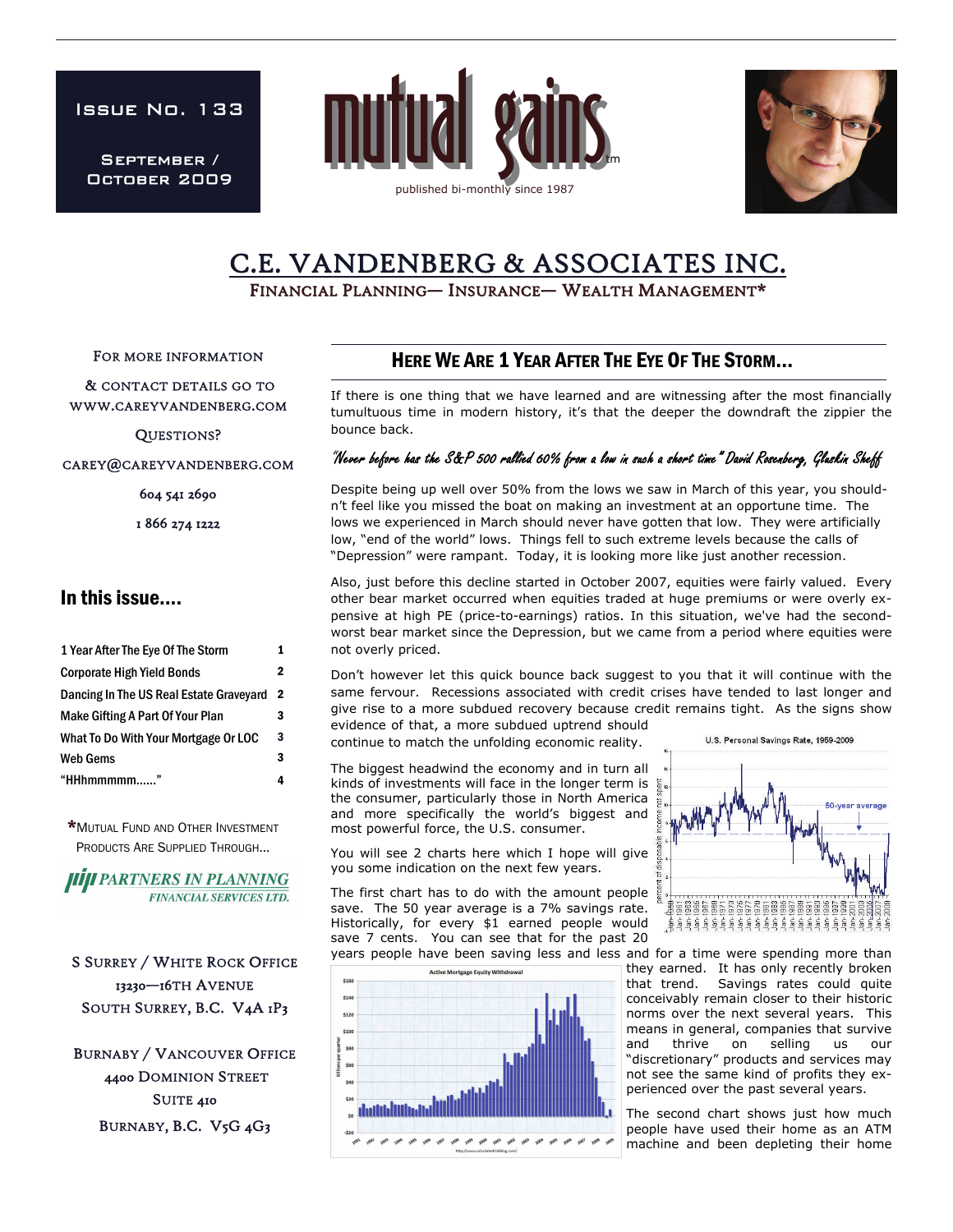#### Page 2

equity. This accelerated over the past 10 years and has now come to an abrupt halt.

This kind of "de-leveraging", a term you may already have heard in financial news, usually is a very long process. What in fact will most likely happen over the next several years is that people will continue to reduce their debt and rebuild the equity in their homes. This will be friction on future real estate price appreciation as real estate needs the grease of borrowing to make it work best. Additional friction to any real price appreciation will be an eventual climbing of interest rates as the economy starts to pick up steam.

Having said that, despite inflation being talked about as a future given, currently there is still a lot of slack in the economy. Deflation is being experienced in Japan, Germany and other parts of Europe and could easily become imbedded in the U.S. economy. Deflation comes when businesses and consumers stop spending which stops economic growth. With 10% unemployment in the U.S., Germany, France, Italy, China, India etc. the best thing would be a low inflation environment for the next couple of years which would give government the ability to move methodically with their monetary policy (raising interest rates).

A subdued recovery is particularly favourable for quality businesses that generate free cash. This is money over and above what is needed to keep the business growing. Most of the holdings in my client's portfolios are companies such as these.

On a personal note, I must say that I have been thoroughly impressed by the level headedness of the clients who I am so blessed to serve. Their outward calm was very evident to me despite the torment some may have been feeling internally as negative financial news poured from newspapers, TV, the web and was magnified by nervous conversations with their friends and family. The ability to deal with emotional financial push and pulls is the most significant character in determining ones long term financial success.

#### CORPORATE HIGH YIELD BONDS WILL CONTINUE TO PERFORM

"It's not too late and it's still a good investment. Over the next couple of years, high yield (bonds) should provide an added

total return of 25%." Wall Street Journal, September 2009

Anyone who has deployed some or all of the cash they had sitting in virtually zero interest bank accounts to corporate and high yield bonds have seen their investments do very well since then. Of the 15 High Yield funds I follow, investors in high yield bonds have enjoyed a combined return (interest PLUS capital gains) of 16.4% to 54.6% from Jan 1st—September 30th (Morningstar). It's really not surprising when financially sound companies had their bonds selling in the market for well below their maturity or "par" value.

An overall idea of where we have come from and where we are now can be very clear when looking at an index of corporate bond prices. Anything below \$100 means that corporate bonds are selling for a discount to their par / maturity value.

The Credit Suisse Average Loan Price Index is such a barometer. It climbed to 81.87 at August 31, 2009 from 80.27 at the end of July (1.99% gain). At the end of December 2008 it was 62.25. In other words, corporate bonds have come up in price significantly since the beginning of the year yet they are still selling for almost 20% less than their par / maturity value. Along with that they pay you the investor interest every month.

If the economy plods along rather than moving forward quickly, people invested in corporate and high yield bonds will keep enjoying the benefits.

Corporate and High Yield Bond prices will continue to rise and over the next 24 months should do so until they reach close

to 100 (their maturity value). Add to that the interest being paid (mid to high single digits) and you have a very healthy,

tax effective and relatively low risk return on your investment over the next few years. Invesco Trimark, Sept 2009

This is the proverbial "buy and get paid while you wait". At some point it will make sense to sell but at this point that looks like that's a few years off.

#### DANCING IN THE U.S. REAL ESTATE GRAVEYARD

Yes, it's a mess down there but it's not like we haven't seen this before. In the early 90's many of my clients, with my assistance, bought an interest in one or more apartment buildings and some commercial properties in hard hit areas of the U.S. namely, Dallas, Denver, Las Vegas and Phoenix. Over the past few years Partners In Planning's sister company Walton International, has been assembling packages of land for investment in the U.S.

Recently however a few clients have expressed to me interest in taking advantage of today's depressed U.S. real estate market so I thought it apropos to address some issues that can come about with that kind of transaction.

First thing is financing. If you want to get a mortgage from a U.S. bank you are going to run up against brick wall after brick wall. The U.S. lending market is still in disarray for U.S. residents and the availability of credit to foreigners has virtually dried up. The only real way to simply do this is by borrowing against real estate you own in Canada. If you want to buy a \$300,000 property in the U.S. you'll have to borrow \$320,000 Canadian. You'll also need money for closing costs. These can be 3 times more than Canadian real estate closing costs.

Although interest on a mortgage in the U.S. is tax deductible, if you use the property for personal use you won't be able to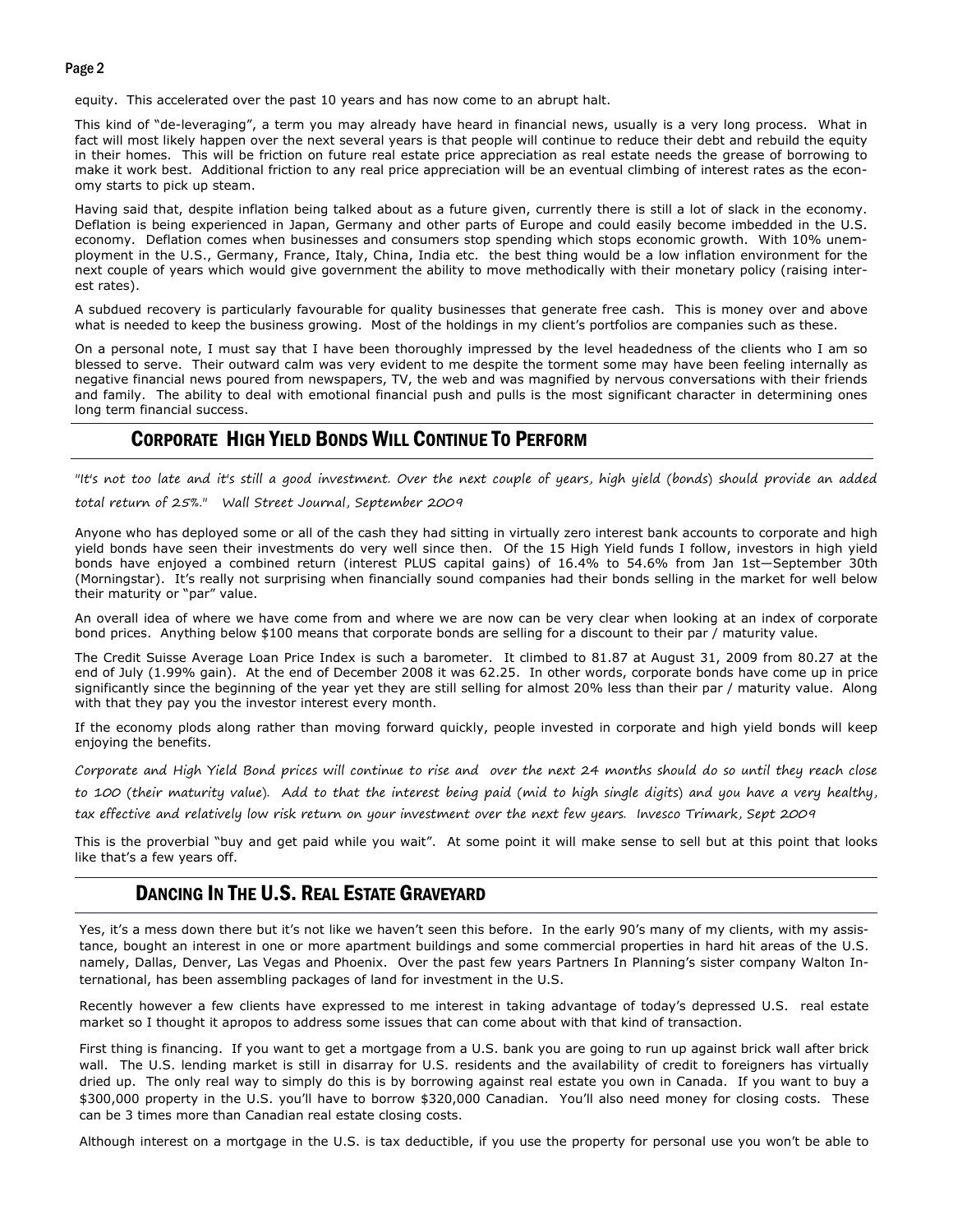deduct the interest costs on your Canadian tax return. If you are renting the property out you will also need to remit 30% of the gross rent you collect to the IRS. If you want to reclaim some or all of that you will need to obtain a U.S. taxpayer id number and file a U.S. tax return every year along with your Canadian tax return, that however is only if you are renting the property out.

There are a few other slippery spots on the dance floor you want to watch out for. The first is liability insurance. In the litigious world of the U.S. you need to protect yourself with liability insurance and that you will need to buy in the U.S. Another cost that can add up is annual property taxes. They are approximately twice as much as Canadian property taxes (ironic, isn't it?).

On ongoing property management and maintenance and repairs you'll need to hire someone for that. Even though it's your property you can't do any work on it yourself in the U.S. if you are not an American. The legal ramifications are severe if you ignore this.

When you do sell your U.S. property sometime in the future there is a 10% withholding tax on the full price. That is unless it's under \$300,000 and the buyer intends on making it their primary residence.

 dollar will reduce the actual money you have to pay your that Canadian dollar mortgage you financed the purchase with. One last thing. You are buying a U.S. dollar investment so as the U.S. dollar goes vis a vis the Canadian dollar so does your investment price. Also, if you are relying on U.S. rent cheques to pay your Canadian mortgage a precipitous fall in the U.S. Increasing interest rates, which will materialize at some time, will squeeze your cash flow even more.

### MAKE GIFTING A PART OF YOUR FINANCIAL PLAN

It's an interesting dichotomy being a Canadian. On the one hand we want our underprivileged, housing deprived and less financially successful citizens to be taken care of adequately but we are only willing to do that significantly if the government, through legislation, takes the money from us. In other words, we aren't willing to give or redistribute our wealth unless it's forced upon us and I think, the real issue is, if everybody is doing it I'm not falling behind financially by giving.

Here is a way you can give voluntarily, to the causes you care most about, in any amount. You can give yet have the cost to do it be potentially much less than what you are putting out. It has to do with investing in a flow through share offering and getting tax savings on that which can total \$6,114 on \$10,000. The second part has you gifting all or part of your investment. This gives you an additional \$4,500 in tax savings.\*\* In this case you are actually cash flow positive.

I haven't talked about this in a while however there are a few reasons why I bring this up again now. 1) We are getting into the last couple of months of the year. This means the deadline for many tax saving ideas for your 2009 tax return is fast approaching. 2) Investments in flow through shares are at the lowest level we have seen in years and 3) I know of one flow through investment than can save you over 60 cents in tax for every dollar you put in AND the investment is currently valued over 20% higher than what you will pay for it.

\*\*For illustration purposes we have assumed the \$10,000 investment value doesn't change and the highest tax rate in B.C. of 43.7% which applies to any income earned over \$126,000.

### WHAT TO DO WITH THAT MORTGAGE OR LINE OF CREDIT OF YOURS

The Bank Of Canada rate is at 0.25% and can't go much lower. Because of that borrowing rates are at all time lows. Many people with variable rate mortgages are currently paying less than 2% interest. This is very attractive, particularly if you are making mortgage payments based on interest rates higher than that. This simply means that most of your payment is going to paying down your mortgage. This can only last so long and nobody really knows how long. Today you can get a mortgage with a fixed rate at 3.85% for 5 years and 5.25% for 10 years. Rates can stay low for a long time. Also, the variable rate can stay the same but the fixed rates banks are offering can stealthily increase. Unless you are paying attention you may not notice. In any event, there is only one direction that they can go. That direction is up.

#### WEB GEMS

XOBNI— I found this "app" or more accurately "plugin" when I downloaded another program. There is a lot of software junk that you can add to your computer however this one is a pure gem and the features I'm going to tell you about are only scratching the surface.

If you a) Use Outlook b) have a lot of "Contacts" in your database and c) use either Facebook or LinkedIn then XOBNI is a must have. After installing, it indexes your Outlook folders. Whenever you click on an email from someone XOBNI quickly searches these 2 social networking sites, using the person's email address as the common denominator. Presto! In 1 or 2 seconds, if the person who emailed you, now or previously, is on either Facebook or LinkedIn you now have some of the contact details you may not have had before. It also searches Hoovers, a listing of businesses and displays the details of that business including revenues, head office location, number of employees etc etc. That will only show when you get an email from someone who is using their business email address however. If you haven't quessed already, xobni is simply "inbox" spelled backwards. You can download the free version as described above at [www.xobni.com](http://www.xobni.com/) or you can get the paid version (well worth the \$30) and have Skype, Yahoo Mail and Twitter added to the list of sites it will search along with a bunch of other features. They are also working on a Blackberry version of this….